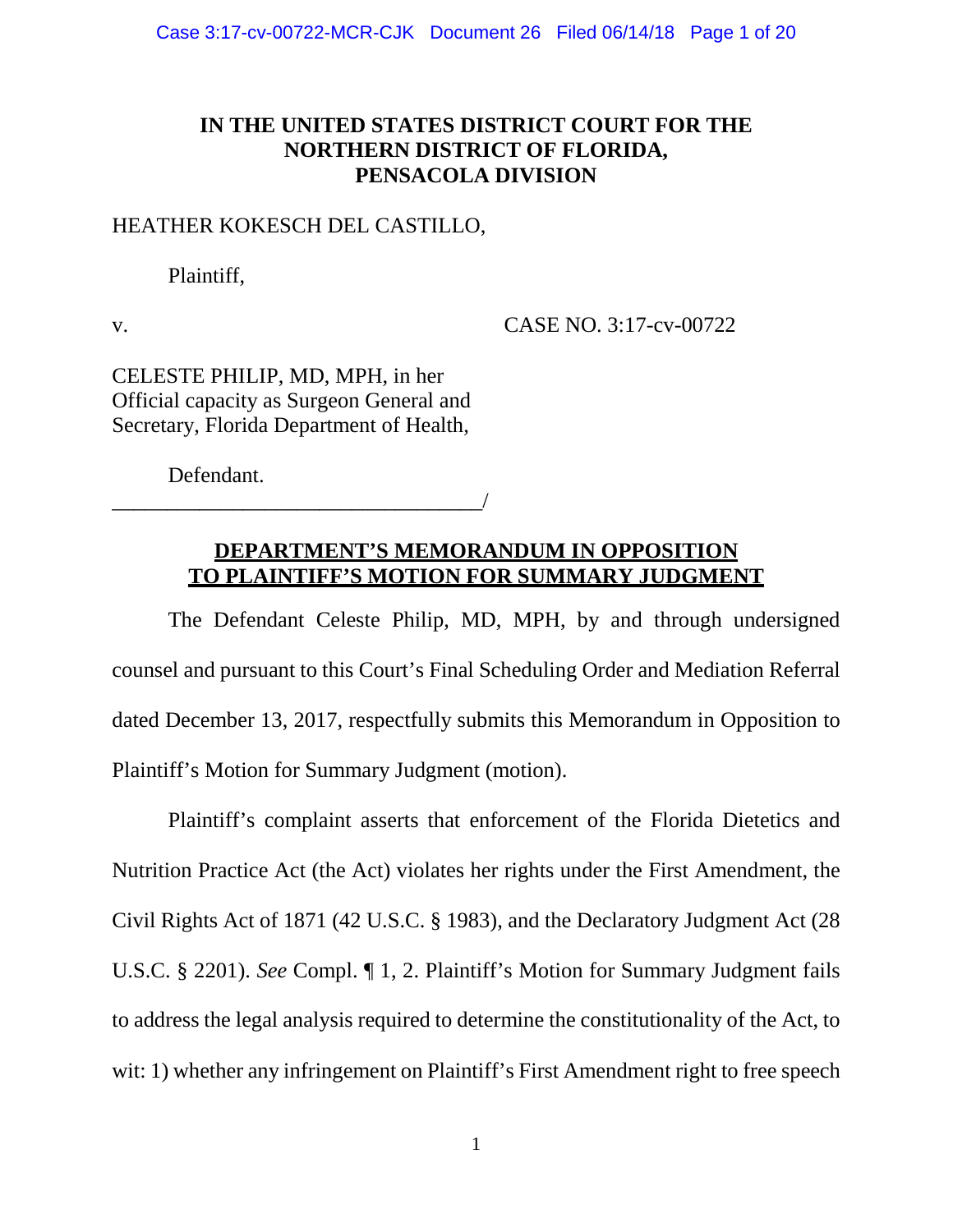is merely incidental to the Act's regulation of the occupation of dietetics and nutrition or nutritional counseling; 2) the application of the due process clause of the Fourteenth Amendment, through which the First Amendment applies to state action and by which Plaintiff's 42 U.S.C. § 1983 claim must be judged; and 3) whether the Act rationally relates to a legitimate state purpose. Plaintiff's motion should be denied.

## **I. Any infringement on Plaintiff's First Amendment Rights is merely incidental to the Act's legitimate regulation of the occupation of dietetics and nutrition or nutritional counseling.**

The Supreme Court of the United States has long held that states have a compelling interest in regulating the practice of professions. *See Goldfarb v. Va. State Bar,* 421 U.S. 773, 792, 95 S.Ct. 2004, 2016 (1975) ("States have a compelling interest in the practice of professions within their boundaries, and…have broad power to establish standards for licensing practitioners and regulating the practice of professions.") Plaintiff's motion acknowledges that in conducting business as Constitution Nutrition in Florida, she was violating the "Dietetics and Nutrition Practice Act" (the Act) set forth in sections 468.501-518, Florida Statutes. *See*  Plaintiff's motion, pp. 2, 4.

The plaintiffs in *Locke v. Shore,* 682 F.Supp.2d 1283 (N.D. Fla. 2010 sought declaratory and injunctive relief under 42 U.S.C. § 1983 based on allegations that Florida's regulatory scheme violated their rights under the First Amendment and the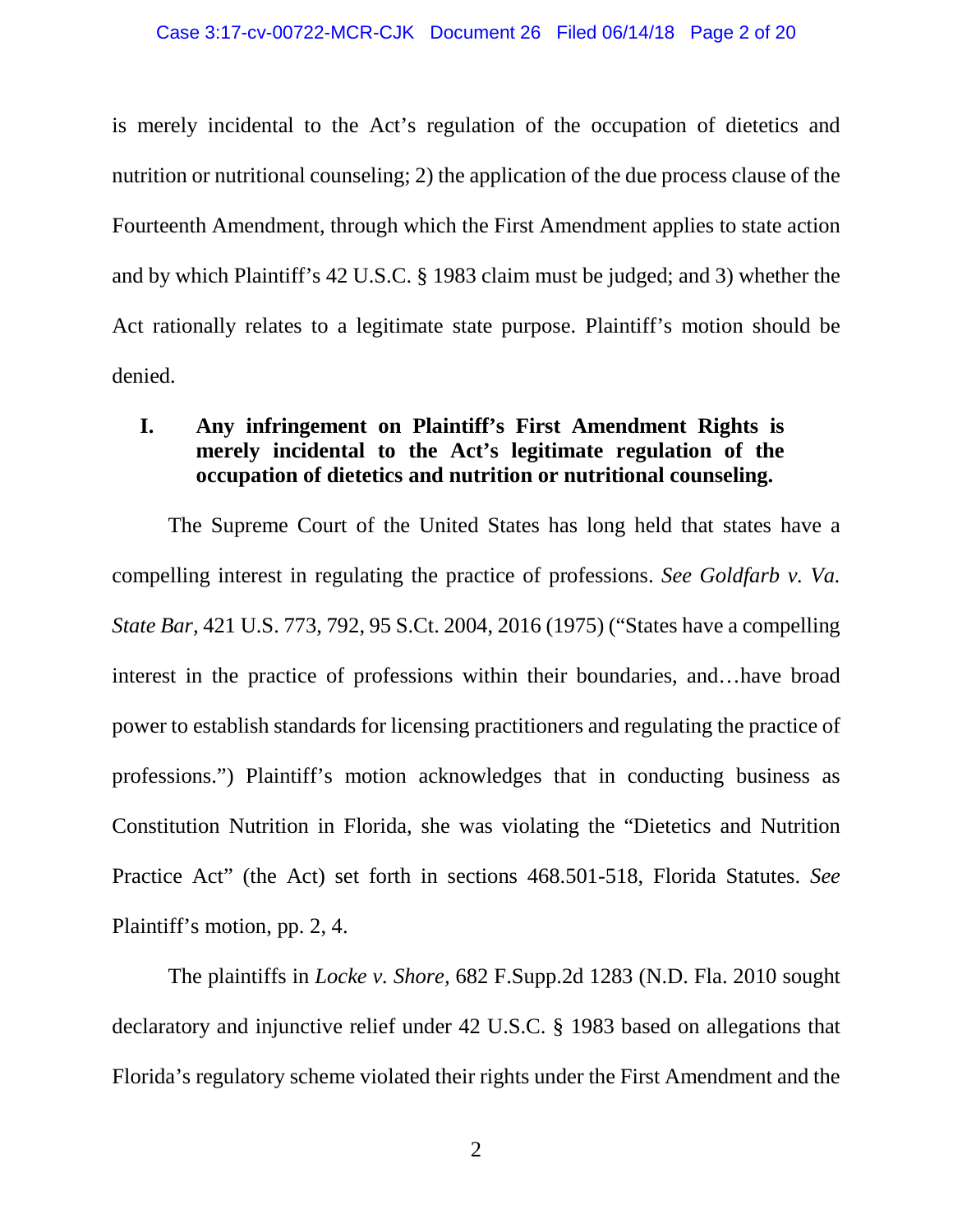#### Case 3:17-cv-00722-MCR-CJK Document 26 Filed 06/14/18 Page 3 of 20

equal protection and due process clauses of the Fourteenth Amendment. *Locke,* 682 F.Supp.2d at 1286. In rejecting the plaintiffs' claim that Florida's regulatory scheme requiring commercial interior designers to obtain licenses violated their First Amendment rights, the Eleventh Circuit stated "[a] statute that governs the practice of an occupation is not unconstitutional as an abridgment of the right to free speech, so long as any inhibition of that right is merely the incidental effect of observing an otherwise legitimate regulation." *Id.* at 1191, quoting *Accountant's Soc. Of Va. v. Bowman*, 860 F.2d 602, 604 (4<sup>th</sup> Cir. 1988).

The Act prohibits an individual from "[e]ngag[ing] in dietetics and nutrition practice or nutrition counseling *for remuneration* unless the person is licensed under this part…" § 468.517(1)(a), Fla. Stat. (emphasis added). It is important to note the Act does not prohibit any individual "from the free dissemination of information, or from conducting a class or seminar or giving a speech, related to nutrition." § 468.505(2), Fla. Stat. Nor would the Act prevent an individual from writing a book concerning nutrition, or from having one-on-one or group discussions with other individuals concerning dietetics and nutrition, *provided that those discussions are not conducted commercially for pay*. *Id. See Thomas v. Collins,* 323 U.S. 516, 544- 45 (Jackson, J. concurring) (a state may prohibit an unlicensed individual from practicing law as a vocation, but may not prohibit an unlicensed individual from making a speech about the rights of man or of labor). Any inhibition of the Plaintiff's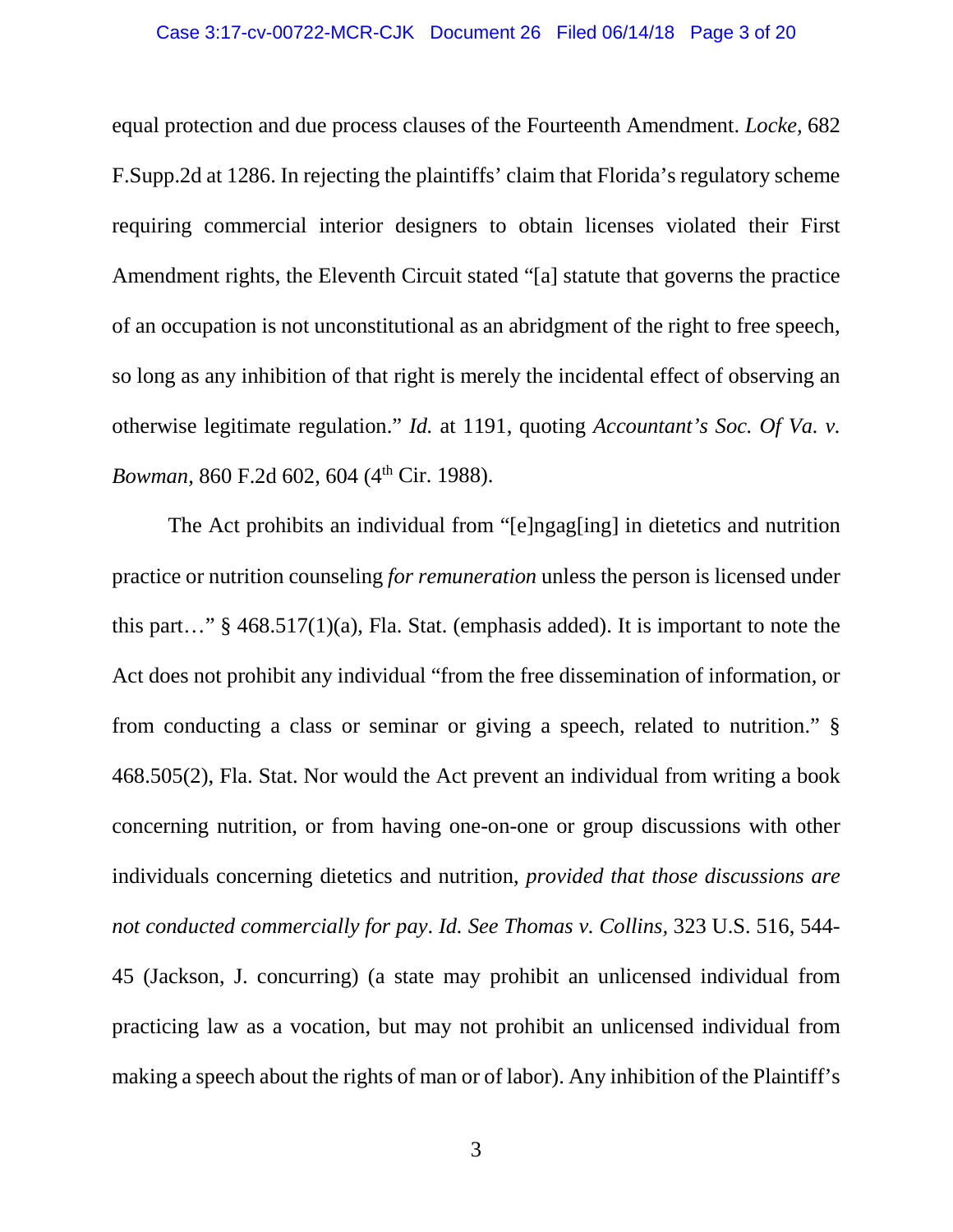right to free speech is merely incidental to Florida's legitimate regulation of the practice of dietetics and nutrition practice, and does not violate the First Amendment.

#### **A. The Act does not constitute a content-based restriction of speech**

Plaintiff contends that the Act constitutes a content-based restriction on speech, arguing that whether she can speak to her customers depends on *what* she says to them. Plaintiff's motion, p. 17. This contention is without merit. The Act does not prohibit Plaintiff from communicating with anyone about dietetics and nutrition, orally or in writing, whether to individuals or to groups. The Act merely prohibits Plaintiff from engaging in the practice of dietetics and nutrition practice *for remuneration* without the required license. § 468.517(1)(a), Fla. Stat. "The 'principal inquiry' in determining whether a regulation is content-neutral or contentbased 'is whether the government has adopted [the] regulation…because of [agreement or] disagreement with the message it conveys.'" *Crawford v. Lungren,*  96 F.3d 380, 384 (9th Cir. 1996) (quoting *Turner Broadcasting System, Inc. v. FCC,*  512 U.S. 622, 641, 114 S.Ct. 2445, 129 L.Ed 2d 497(1994)). Plaintiff was not fined because she spoke about dietetics and nutrition or nutritional counseling, but rather because she offered to engage, and in fact did engage, in the unlicensed practice of dietetics and nutrition or nutritional counseling *for remuneration*.

*Holder v. Humanitarian Law Project,* 561 U.S. 1 (2010) and *Reed v. Town of Gilbert*, 135 S. Ct. 2218 (2015) are inapplicable to Plaintiff's case. As a threshold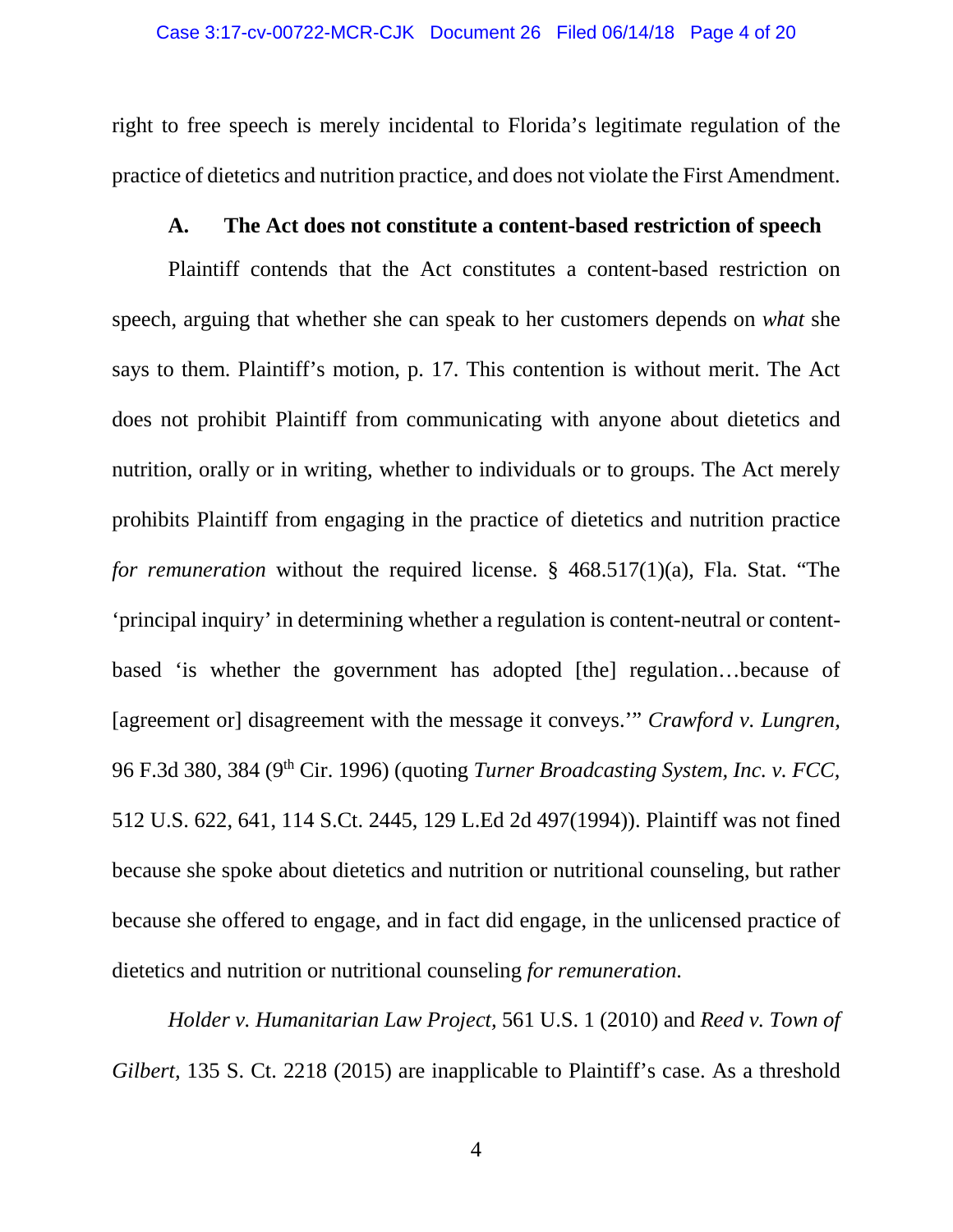matter, neither *Holder* nor *Reed* involved the regulation of an occupation or profession. Beyond that, unlike the case currently before this Court, the applicability of the laws in both *Holder* and *Reed* did turn upon what a speaker wished to say. In *Holder*, the law prohibiting material support of terrorist organizations applied to speech communicating "specific skills" or "specialized knowledge." *Holder,* 561 U.S. at 27. In *Reed,* the restrictions imposed by the town's sign ordinance depended upon the topic discussed or the idea or message expressed, thus drawing distinctions based upon the message being expressed by a particular speaker. Unlike the speakers in *Holder* and *Reed*, Plaintiff is not being barred from speaking based upon the content of what she wants to say. She can communicate about dietetics and nutrition to anyone she wants, orally or in writing, provided she does not do so for pay.

Unlike *Holder* and *Reed, Nat. Ass'n for the Advancement of Psychoanalysis (NAAP) v. California Bd. of Psychology,* 228 F.3d 1043 (9th Cir. 2000), *cert. denied*  532 U.S. 972, 149 L.Ed.2d 469 is analogous to Plaintiff's case. In 1967, the California Legislature recognized the potential for public harm which could result from the "unlicensed, unqualified or incompetent practice of psychology"[1](#page-4-0) and

<span id="page-4-0"></span><sup>&</sup>lt;sup>1</sup> In enacting the Dietetics and Nutrition Practice Act, the Florida Legislature found that "the practice of dietetics and nutrition or nutritional counseling by unskilled and incompetent practitioners presents a danger to the public health and safety. The Legislature further finds that it is difficult for the public to make informed choices about dietitians and nutritionists and that the consequences of wrong choices could seriously endanger the public health and safety." *See* § 468.502, Fla. Stat.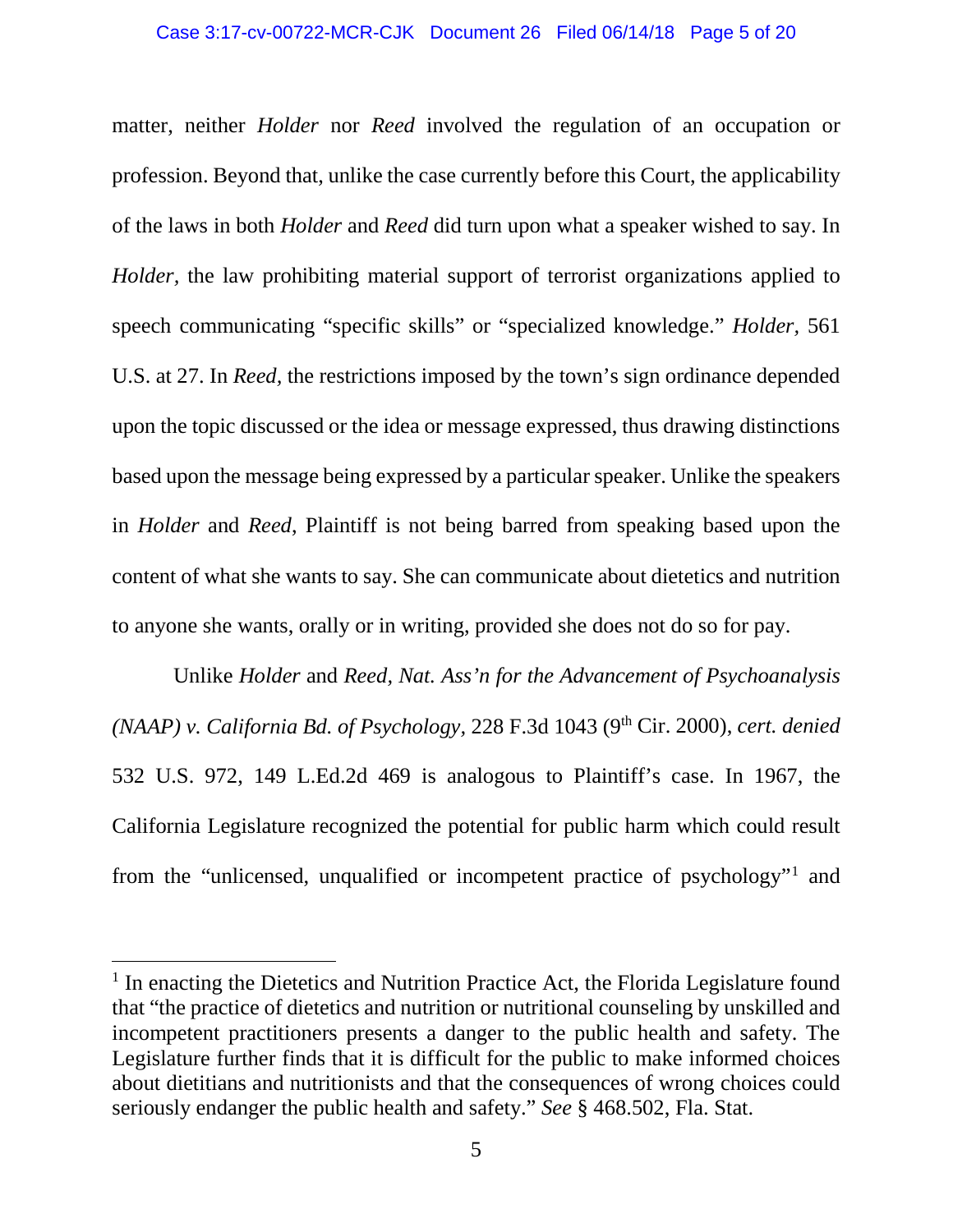enacted the Psychology Licensing Law. *NAAP,* 228 F.3d at 1047. That law included a legislative finding that the "practice of psychology in California affects the public health, safety, and welfare and is to be subject to regulation and control in the public interest to protect the public from the unauthorized and unqualified practice of psychology." *Id.,* Cal. Bus. & Prof. Code § 2900. Under California law, the practice of psychology requires a license, and is defined as rendering psychological services to the public "for a fee." *Id.,* Cal. Bus. & Prof. Code § 2903.[2](#page-5-0) To become licensed as a psychologist in California, an applicant is required to have a doctorate or equivalent degree and at least two years of supervised professional experience. Cal. Bus. & Prof. Code §§ 2914(b) and  $(c)^3$ .

The plaintiffs in *NAAP* filed suit alleging that California's statutory requirements for licensing of mental health professionals violated their First and Fourteenth Amendment rights. In rejecting the plaintiffs' First Amendment challenge, the Ninth Circuit concluded that California's licensing scheme was content neutral and therefore did not trigger strict scrutiny. *NAAP*, 228 F.3d at 1055.

<span id="page-5-0"></span><sup>&</sup>lt;sup>2</sup> This is similar to section  $468.517(1)(a)$ , Florida Statutes, which provides that "[a] person may not knowingly: (a) Engage in dietetics and nutrition practice or nutrition counseling for remuneration unless the person is licensed under this part."

<span id="page-5-1"></span><sup>3</sup> Sections 468.509(2)(a)1. and 2., Florida Statutes, require applicants for licensure as dietitian/nutritionist to "[possess] a baccalaureate or postbaccalaureate degree with a major course of study in human nutrition, food and nutrition, dietetics, or food management, or an equivalent major course of study…" and to "[complete] a preprofessional experience component of not less than 900 hours…" or the equivalent.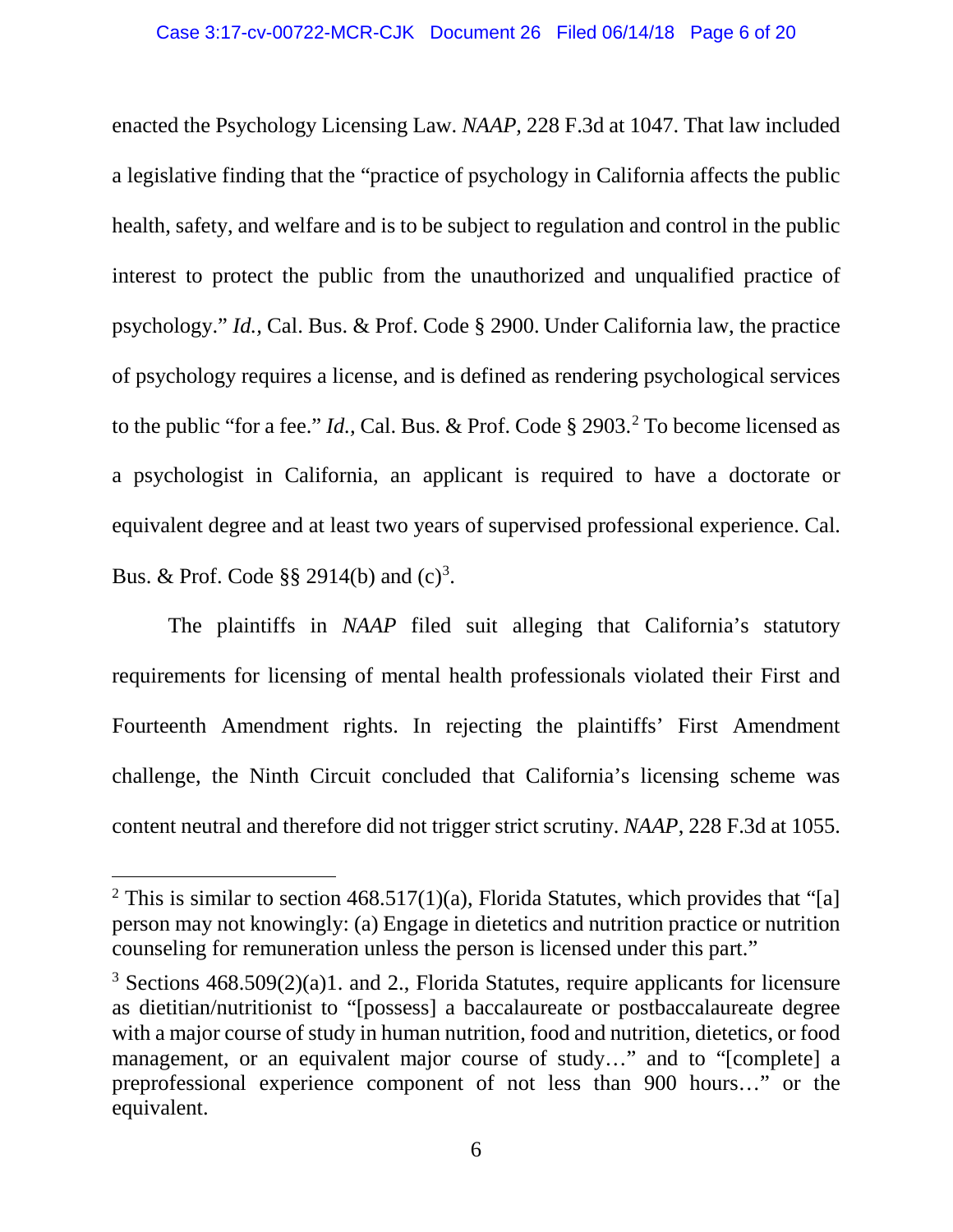"California's mental health licensing laws are content-neutral; they do not dictate what can be said between psychologists and patients during treatment. Nothing in the statutes prevents licensed therapists from utilizing psychoanalytical methods or prevents unlicensed people from engaging in psychoanalysis *if no fee is charged*." *Id.* (emphasis added). With respect to that portion of California's regulatory scheme defining the practice of psychology as the provision of psychological services for a fee, the Ninth Circuit stated, "We agree with the district court that the statutory scheme does not prevent plaintiffs from engaging in psychoanalysis if they do not charge a fee." *Id.,* note 8. For the same reasons, the Act before this Court is content neutral in that it does not prevent Plaintiff from discussing diet and nutrition with others provided she does not charge a fee.

Plaintiff's assertion that *Wollschlaeger v. Governor, State of Florida,* 848 F.3d 1293 (11th Cir. 2017) expressly rejected the central holding of *Locke* is erroneous. The law at issue in *Wollschlaeger* imposed a content-based restriction on speech by licensed physicians and was therefore subject to heightened scrutiny. *Wollschlaeger,* 848 F.3d at 1301. *Wollschlaeger* did not involve a law which set forth a scheme for the regulation of physicians or any other occupation. Conversely, the law at issue in *Locke* sets forth Florida's licensing scheme for commercial interior designers to which rational-basis scrutiny applied. *Locke,* 634 F. 3d at 1195[.4](#page-6-0)

<span id="page-6-0"></span> <sup>4</sup> Neither Judge Hinkle's opinion in *Locke* at the trial level (642 F.Supp.2d 1283) or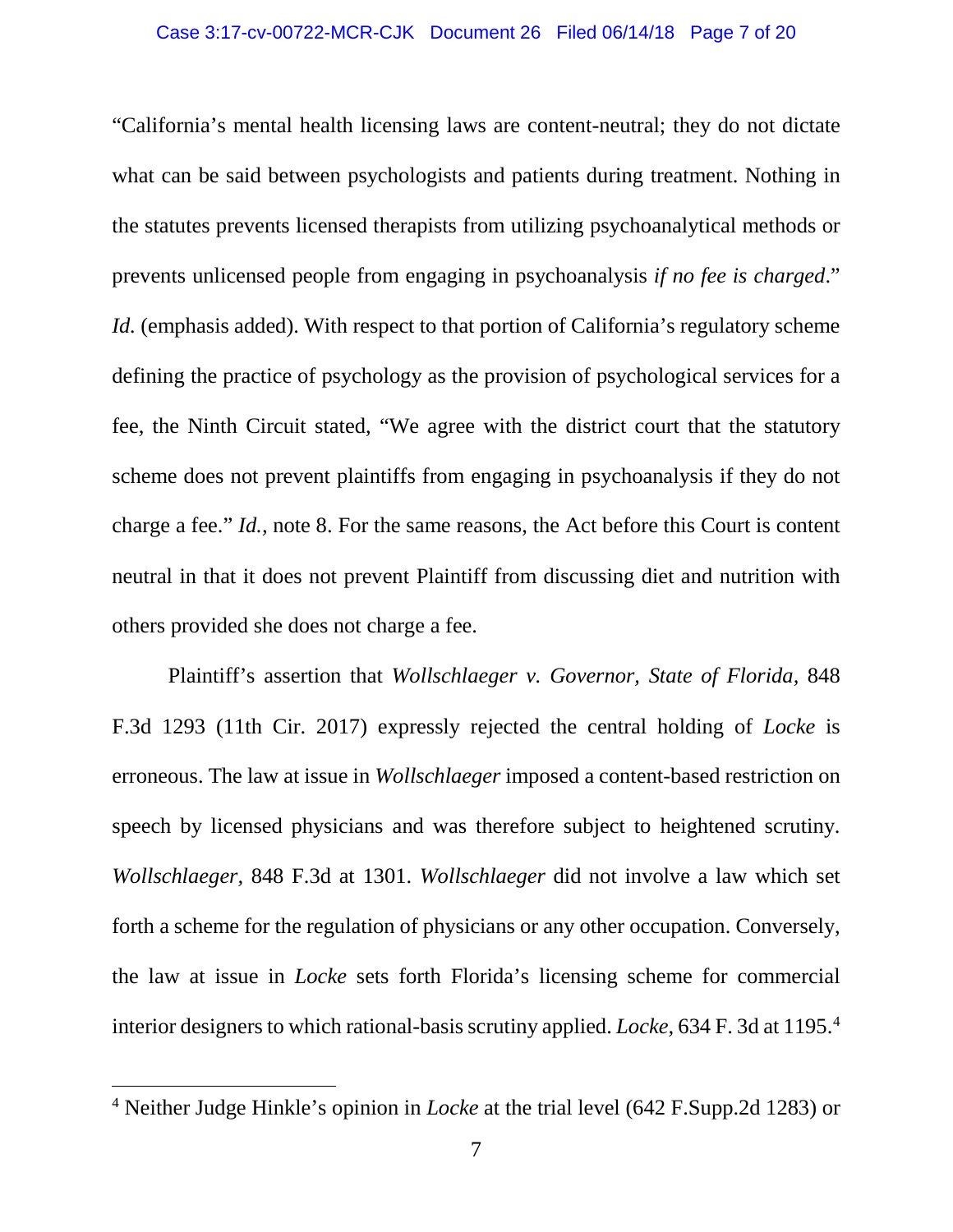In contrast to the content-based restrictions in *Wollschlaeger*, the Act does not limit speech based upon its content. Unlicensed individuals such as Plaintiff are not prohibited from communicating about dietetics or nutritional counseling, if they do not offer such advice for remuneration and thus engage in the unlicensed practice of that occupation. Plaintiff's reliance on *Wollschlaeger* in arguing that that the Act is a content-based restriction on speech subject to enhanced scrutiny is therefore misplaced.

The Eleventh Circuit also noted that, unlike the case currently before this Court and Locke v. Shore, Wollschlaeger did not involve a licensing scheme. "Locke v. Shore …is not of much help here, as it involves a Florida law requiring that interior designers obtain a state license, and not one which limited or restricted what licensed interior designers could say on a given topic while practicing their profession. The law, as we said, did not implicate constitutionally protected activity under the First Amendment." Wollschlaeger, 848 F.3d at 1309. (internal quotation marks omitted).

 $\overline{a}$ 

the Eleventh Circuit's opinion in *Locke* (634 F.3d 1185) included a discussion of whether Florida's regulatory scheme for commercial interior designers constituted a content-based restriction on speech. However, both Judge Hinkle and the Eleventh Circuit concluded that the law was subject only to rational basis scrutiny, indicating that it was not a content-based restriction on speech. *See Reed v. Town of Gilbert,*  135 S.Ct. at 2224 (provisions of town's sign ordinance "are content-based regulations of speech that cannot survive strict scrutiny.")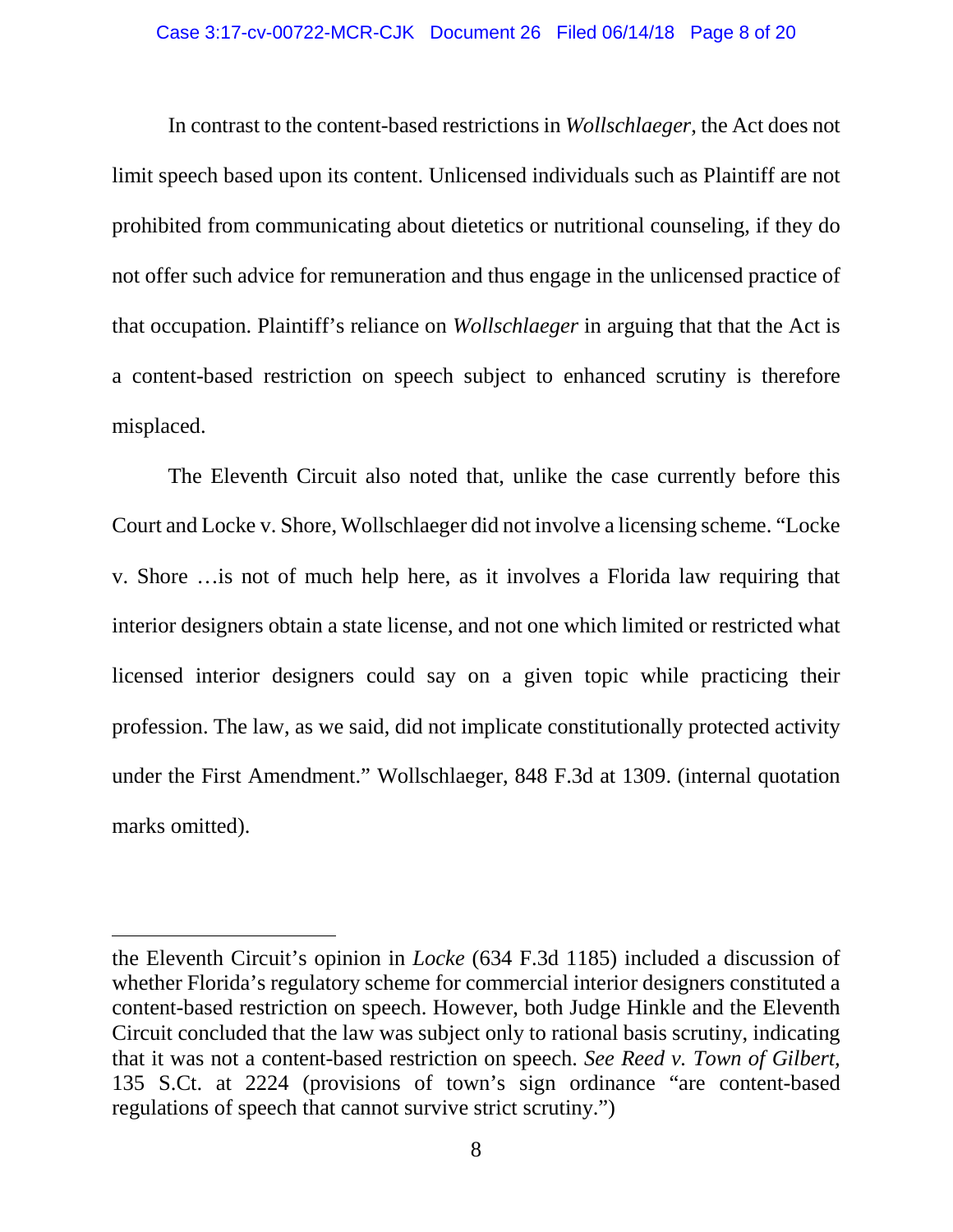### **B. Defendant does not contend that the Act regulates conduct but not speech.**

Denying Plaintiff's motion, and granting Defendant's, does not depend to any extent on whether Plaintiff's unlicensed practice of dietetics and nutritional counseling is termed speech or conduct. As was expressed by the Third Circuit in *King v. Governor of New Jersey,* 767 F.3d 216, 228 (3rd Cir. 2014), "the argument that verbal communications become 'conduct' when they are used to deliver professional services was rejected by *Humanitarian Law Project.* Further, the enterprise of labeling certain verbal or written communications 'speech' and others 'conduct' is unprincipled and susceptible to manipulation." *See also Pickup v. Brown, 740 F.3d 1208, 1215-16 (9<sup>th</sup> Cir. 2013) (O'Scannlain, J. dissenting) ("[B]y* what criteria do we distinguish between utterances that are truly 'speech' on the one hand, and those that are, on the other hand, somehow 'treatment' or 'conduct'"?) The proper criteria for evaluating Plaintiff's First Amendment claims is whether any restriction the Act may impose upon speech is merely incidental to its regulation of the profession of dietetics and nutritional counseling. If so, and if the Act bears a rational relation to the Florida Legislature's stated goal of protecting the public from the dangers inherent in the unlicensed practice of dietetics and nutritional counseling, it does not violate the First Amendment. Creating an artificial distinction between "speech" and "conduct" has no bearing on that analysis.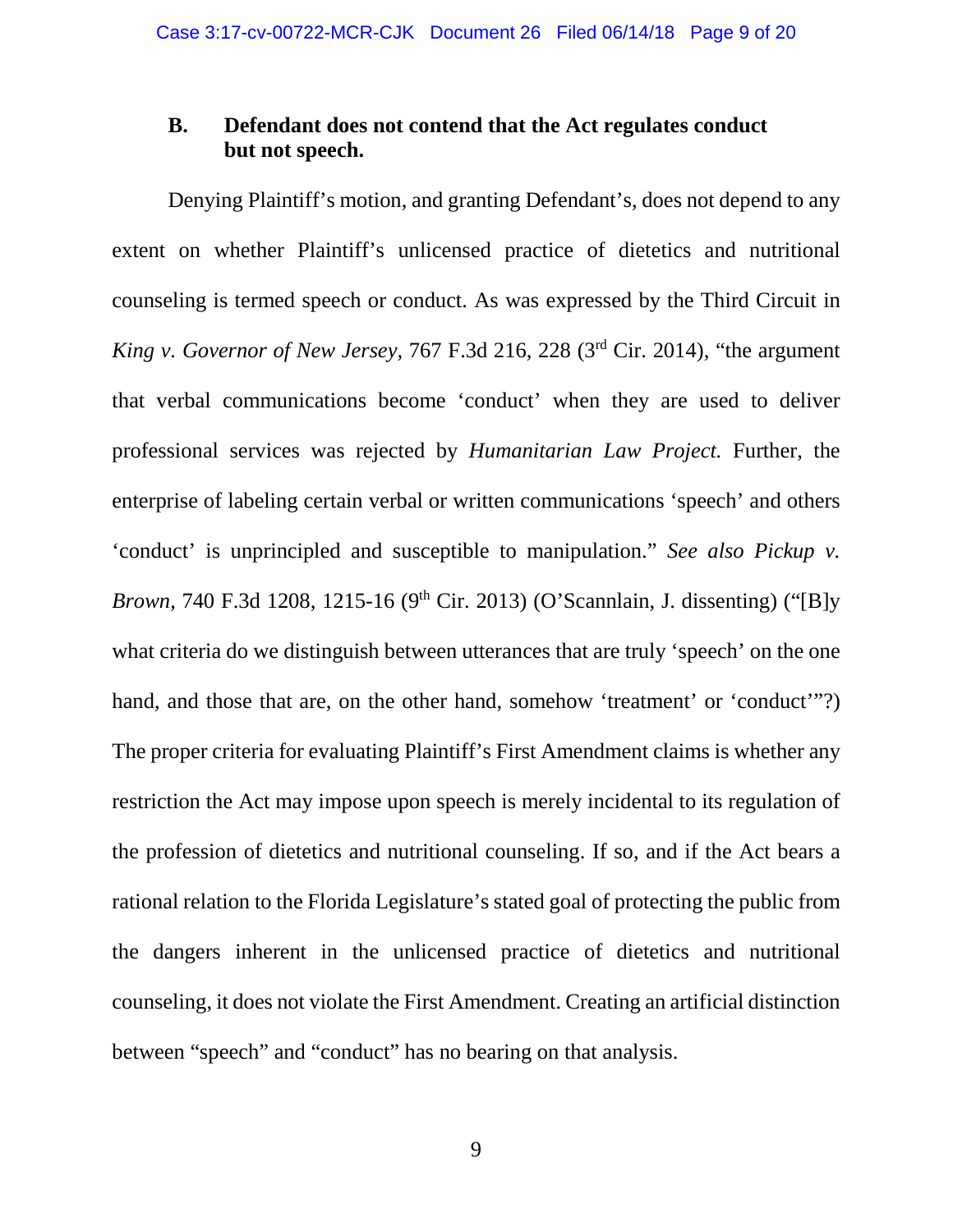The Defendant respectfully submits that any restriction on Plaintiff's speech by the Act is merely incidental to its regulation of the occupation of dietetics and nutritional counseling. The Plaintiff is free to speak and write about diet and nutrition to anyone, so long as she does engage in the unlicensed practice of dietetics and nutritional counseling by offering her advice for pay. See §§ 468.505(2), 468.517(1)(a), Florida Statutes; NAAP, 228 F.3d at 1055.

## **C. Because any restriction of the Act on Plaintiff's First Amendment rights is merely incidental to its regulation of the occupation of dietetics and nutritional counseling, it is not subject to First Amendment Scrutiny.**

Because Plaintiff's argument that the Act constitutes a content-based restriction on speech is unsupported by law, her argument that the Act must be subjected to strict scrutiny, or at least intermediate scrutiny, is unsupported as well. In *Locke*, 634 F.3d at 1191, the Eleventh Circuit stated "[b]ecause the license requirement governs 'occupational conduct, and not a substantial amount of protected speech, "*it does not implicate constitutionally protected activity under the First Amendment*." (emphasis added). See also *Lawline v. Am. Bar Ass'n,* 956 F.2d 1378, 1386 (7th Cir. 1992) (generally applicable licensing provisions limiting the class of persons who may practice a profession *do not enact a limitation of freedom of speech subject to First Amendment scrutiny*) (emphasis added); *Lowe v. SEC,* 472 U.S. 181, 232, 105 S.Ct. 2557, 2584 (1985) (White, J., concurring) ("If the government enacts generally applicable licensing provisions limiting the class of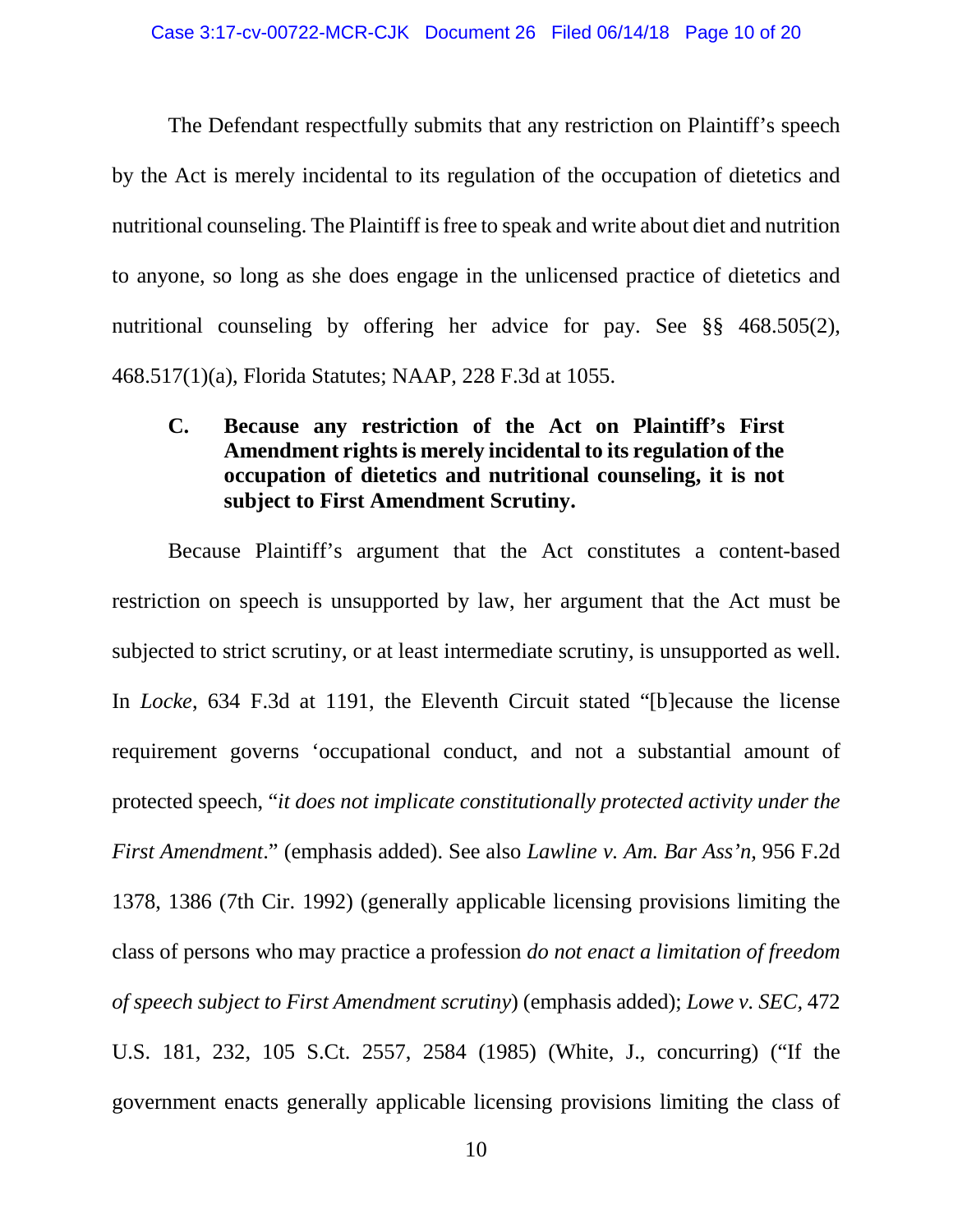persons who may practice the profession, *it cannot be said to have enacted a limitation on freedom of speech or the press subject to First Amendment scrutiny*.") (emphasis added). These cases hold that if any limitation of speech occasioned by the Act is merely incidental to the regulation of dietetics and nutritional counseling, it is not subject to *any* degree of First Amendment scrutiny.[5](#page-10-0)

As the Act is not subject to strict scrutiny, Plaintiff's argument that it fails the narrow-tailoring prong of strict scrutiny must also fail. Plaintiff's suggestion that the Act is "fatally underinclusive" because it does not apply to newspapers, books, television shows, and internet discussion forums is illogical. The Act is narrowly tailored to apply only to the regulation of the practice of dietetics and nutrition or nutrition counseling. As a result, any restriction on Plaintiff's right to free speech is merely incidental to that regulation, which is rationally related to the compelling state interest of protecting the public health and safety. If, as Plaintiff suggests, the Act were extended to apply to newspapers, books, television shows, and internet discussion forums, it would constitute a content-based restriction on free speech subject to strict scrutiny. The Act on its face does not apply to speech which is not

<span id="page-10-0"></span> <sup>5</sup> In contrast, *see Reed,* 135 S.Ct. at 2232 ("Not 'all distinctions' are subject to strict scrutiny, only *content-based* ones are.") and *Wollschlaeger,* 848 F.3d at 1307 ("We conclude…that the record-keeping, inquiry, and anti-harassment provision of FOPA constitute speaker-focused and content-based restrictions on speech…As a result, there can be no doubt that these provisions trigger First Amendment Scrutiny."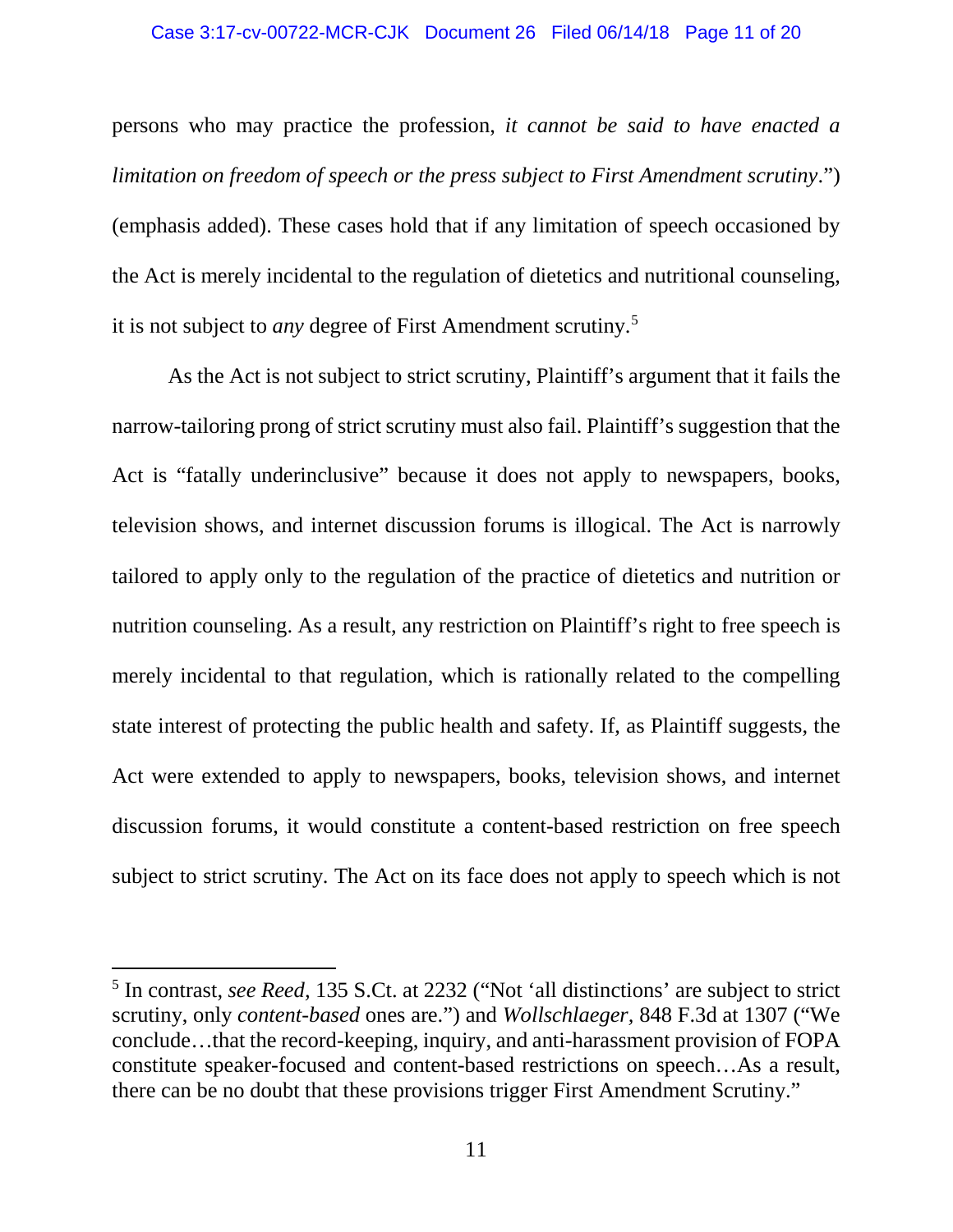related to the practice of dietetics and nutrition counseling. *See* §§ 468.505(2), 468.505(3), 468.517(1)(a), Fla. Stat.

### **D. The First Amendment applies to state action though the Fourteenth Amendment**

The First Amendment to the U.S. Constitution applies to state action through the due process clause of the Fourteenth Amendment. *Virginia State Board of Pharmacy v. Virginia Citizens Consumer Council, Inc.,* 425 U.S. 748, 753, 96 S.Ct. 1817, 181821 (1976); *National Ass'n for Advancement of Colored People v. Button,*  371 U.S. 415, 428, 83 S.Ct. 328 (1963); *New York Times v. Sullivan,* 376 U.S. 254, 277, 84 S.Ct. 710, 724 (1964). Prior to the adoption of the Fourteenth Amendment, the protections of the First Amendment were not applicable to state governments. *New York Times v. Sullivan,* 376 U.S. at 276-77. "The conception of liberty under the due process clause of the Fourteenth Amendment embraces the right of free speech." *Stromberg v. California,* 283 U.S. 359, 368, 51 S.Ct. 532, 75 L.Ed. 1117 (1931).

Plaintiff's complaint does not expressly allege a claim against Defendant under the due process clause of the Fourteenth Amendment. In fact, neither Plaintiff's complaint nor Plaintiff's Motion for Summary Judgment reference the due process or equal protection clauses, or even to the Fourteenth Amendment in general.. Even if Plaintiff had asserted these due process claims, those claims would be analyzed under the rational basis standard as will be discussed below in section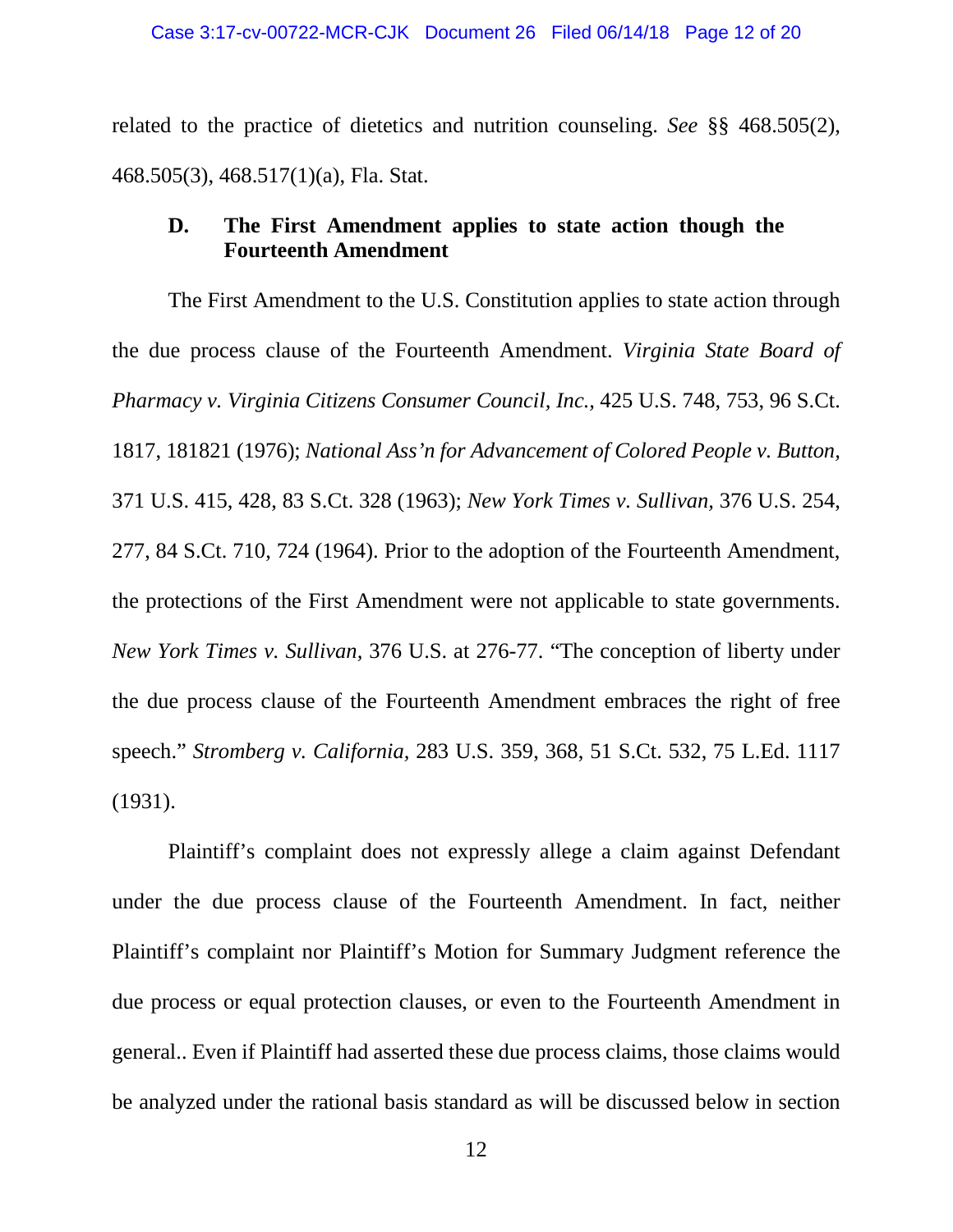III of this response. Regardless, Plaintiff's insistence in her motion that the Act's lawful regulation of the practice of dietetics and nutrition or nutritional counseling is subject to strict scrutiny review is without merit. To the extent it may be implied that Plaintiff has alleged a claim under the Fourteenth Amendment by virtue of her First Amendment claim, that implied claim is subject to rational basis scrutiny.

## **II. The Due Process and Equal Protection clauses of the Fourteenth Amendment apply to Plaintiff's claim under 42 U.S.C. § 1983 and to any implied claim under the Fourteenth Amendment**

Plaintiff's Motion for Summary Judgment makes no mention of her claim under 42 U.S.C. § 1983, either. Again, perhaps this is because an analysis of that claim would necessitate the conclusion that it is subject to rational basis scrutiny. The plaintiffs in *Locke* brought a 1983 claim challenging the constitutionality of Florida's licensing scheme for interior designers, arguing that it violated their due process and equal protection rights under the Fourteenth Amendment to earn a living in their chosen profession. *Locke*, 634 F.3d at 1195. In denying those due process and equal protection claims, the Eleventh Circuit explained that "[r]ational basis review applies to Due Process and Equal Protection Clause challenges to state professional regulations, because the right to practice a particular profession is not a fundamental one." *Locke*, 634 F.3d at 1195. See also *Kirkpatrick v. Shaw*, 70 F.3d 100, 103 (11th Cir. 1995) ("The right to practice law is not a fundamental right and therefore rational basis review is the appropriate standard for classifications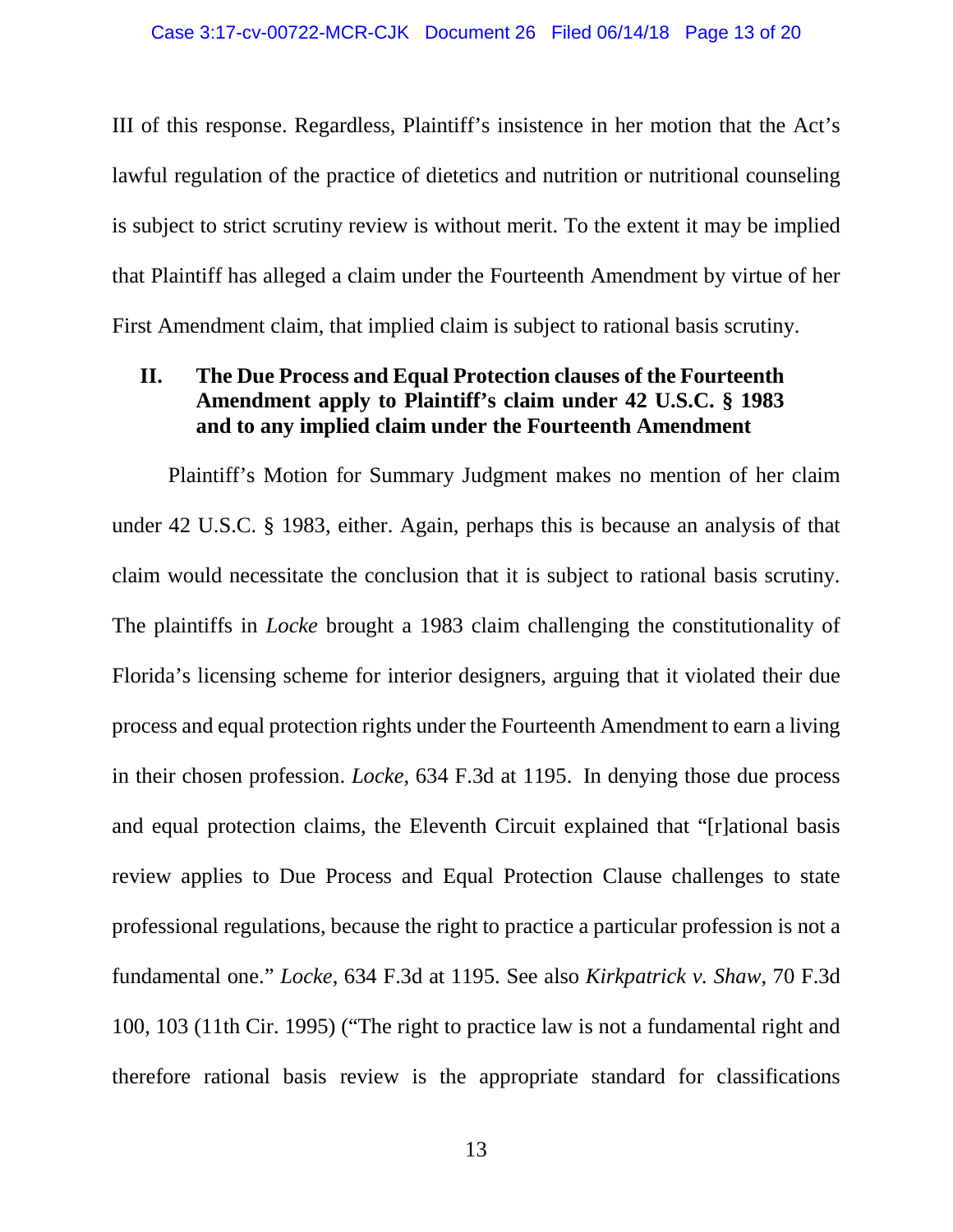affecting applicants for admission to the bar."); *NAAP*, 228 F.3d at 1049 (California's licensing scheme for psychologists does not implicate a fundamental right).

In *Maguire v. Thompson*, 957 F.2d 374 (7th Cir. 1992), the plaintiffs sued under 42 U.S.C. § 1983, claiming that Illinois's licensing scheme for the practice of medicine and other healing arts deprived them of their Fourteenth Amendment rights to due process and equal protection. The plaintiffs in *Maguire* were doctors of naprapathy unable to obtain licenses to "treat human ailments without drugs or operative surgery" without obtaining the additional education required to obtain a chiropractic degree. *Id.* at 375. The district court dismissed the complaint and plaintiffs' motion for reconsideration, finding a rational basis for Illinois's licensing scheme. *Id.* at 376. In upholding the district court's dismissal of plaintiffs' complaint, the Seventh Circuit stated "[u]nless a statute implicates a fundamental right or makes a suspect classification, to withstand fourteenth amendment scrutiny the law must bear only a rational basis relation to a legitimate state purpose...Thus...the statute should be evaluated to determine whether it violates either the due process or the equal protection clauses of the fourteenth amendment using the rational basis test." *Id.* 

Just as the plaintiffs in *Locke, Kirkpatrick, and Maguire* did not have a fundamental right to practice their respective occupations under the Fourteenth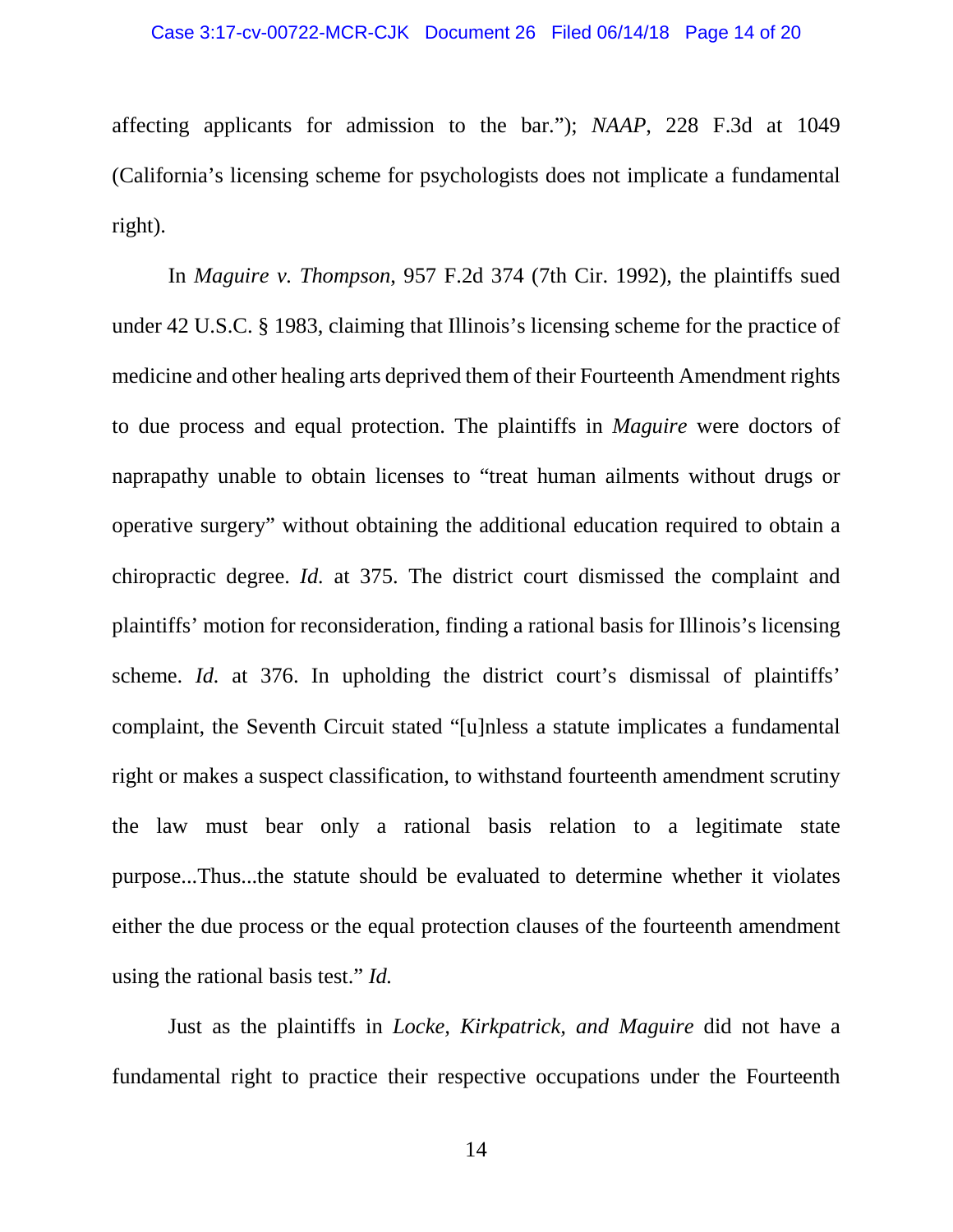Amendment, Plaintiff does not have a fundamental right to practice the occupation of dietetics and nutrition or nutritional counseling in Florida. Rational basis review therefore applies to her 1983 challenge and any implied Fourteenth Amendment challenge to the Act. *Locke,* 643 F.3d at 1196.

# **III. Plaintiff's 42 U.S.C. § 1983 claim, and any implied Fourteenth Amendment claim, is subject to rational basis scrutiny, and the Act is rationally related to Florida's compelling interest in regulating the occupation of dietetics and nutrition counseling**

Application of the rational-basis standard requires a conclusion that the Act does not violate Plaintiff's rights under the Fourteenth Amendment or 42 U.S.C. § 1983. "On rational-basis review, a classification in a statute…bears a strong presumption of validity." *FCC v. Beach Commc'ns, Inc.,* 508 U.S. 307, 314-15 113 S.Ct. 2096, 2101-02 (1993). "A statute is constitutional if 'there is any reasonably conceivable state of facts that could provide a rational basis for [it]." Id. at 313, 113 S.Ct. at 2101. Where a statute imposing a licensure requirement is rationally related to a state's substantial interest in regulating a profession or occupation, it does not violate the due process clause or the equal protection clause. *Kirkpatrick v. Shaw*, 70 F.3d at 103. "…Florida may require bar applicants to undergo a character and fitness investigation before being allowed to practice law. This requirement is rationally related to Florida's interest in regulating the practice of law." Id. *See NAAP*, 228 F.3d at 1049 ("To withstand Fourteenth Amendment scrutiny, a statute is required to bear only a rational relationship to a legitimate state interest…") ;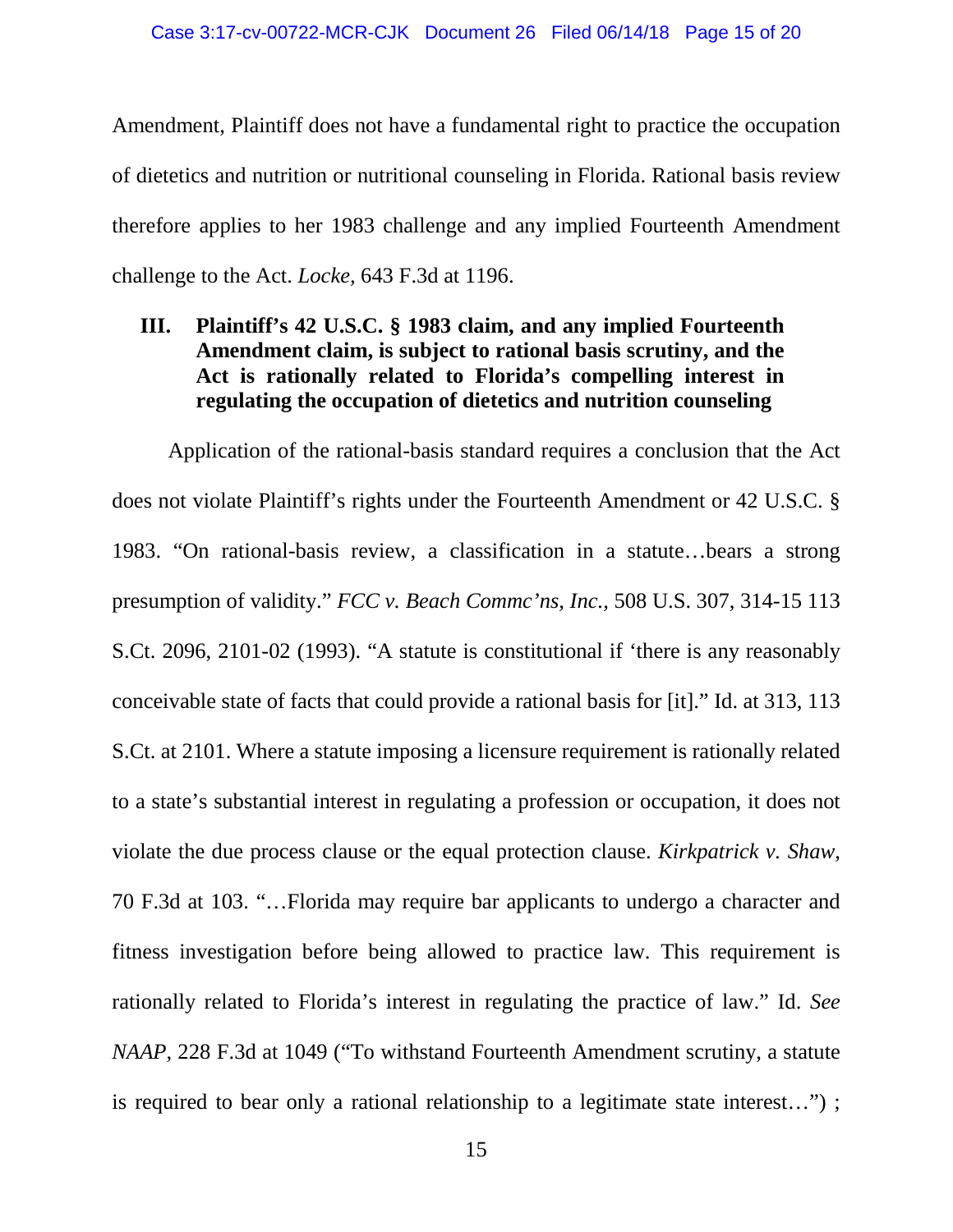*Dittman v. California,* 191 F.3d 1020, 1031 (9th Cir. 1985) *cert. denied* 530 U.S.

1261, 120 S.Ct. 2717. ("We need only determine whether the licensing scheme has

a 'conceivable basis' on which it might survive rational basis scrutiny.")

In codifying the Act, the Florida Legislature found that:

…the practice of dietetics and nutrition or nutritional counseling by unskilled and incompetent practitioners presents a danger to the public health and safety. The Legislature further finds that it is difficult for the public to make informed choices about dietitians and nutritionists and that the consequences of wrong choices could seriously endanger the public health and safety. The sole legislative purpose in enacting this part is to ensure that every person who practices dietetics and nutrition or nutrition counseling in this state meets minimum requirements for safe practice. It is the legislative intent that any person practicing dietetics and nutrition or nutrition counseling who falls below minimum competency or who otherwise presents a danger to the public be prohibited from practicing in this state. It is also the intent of the Legislature that the practice of nutrition counseling be authorized and regulated solely within the limits expressly provided by this part and any rules adopted pursuant thereto.

§ 468.502, Fla. Stat.

The Florida Legislature has made the policy determination that requiring practicing dietitians and nutritional counselors to meet minimum levels of education and experience and to obtain licenses best protects public health and safety. In granting summary judgment in favor of the state of Florida in *Locke*, Judge Hinkle noted that "the state says the interior designer, like the physician's assistant or nurse practitioner, should be licensed in order to promote competence. It is an argument that a reasonable legislature might or might not accept and that most apparently have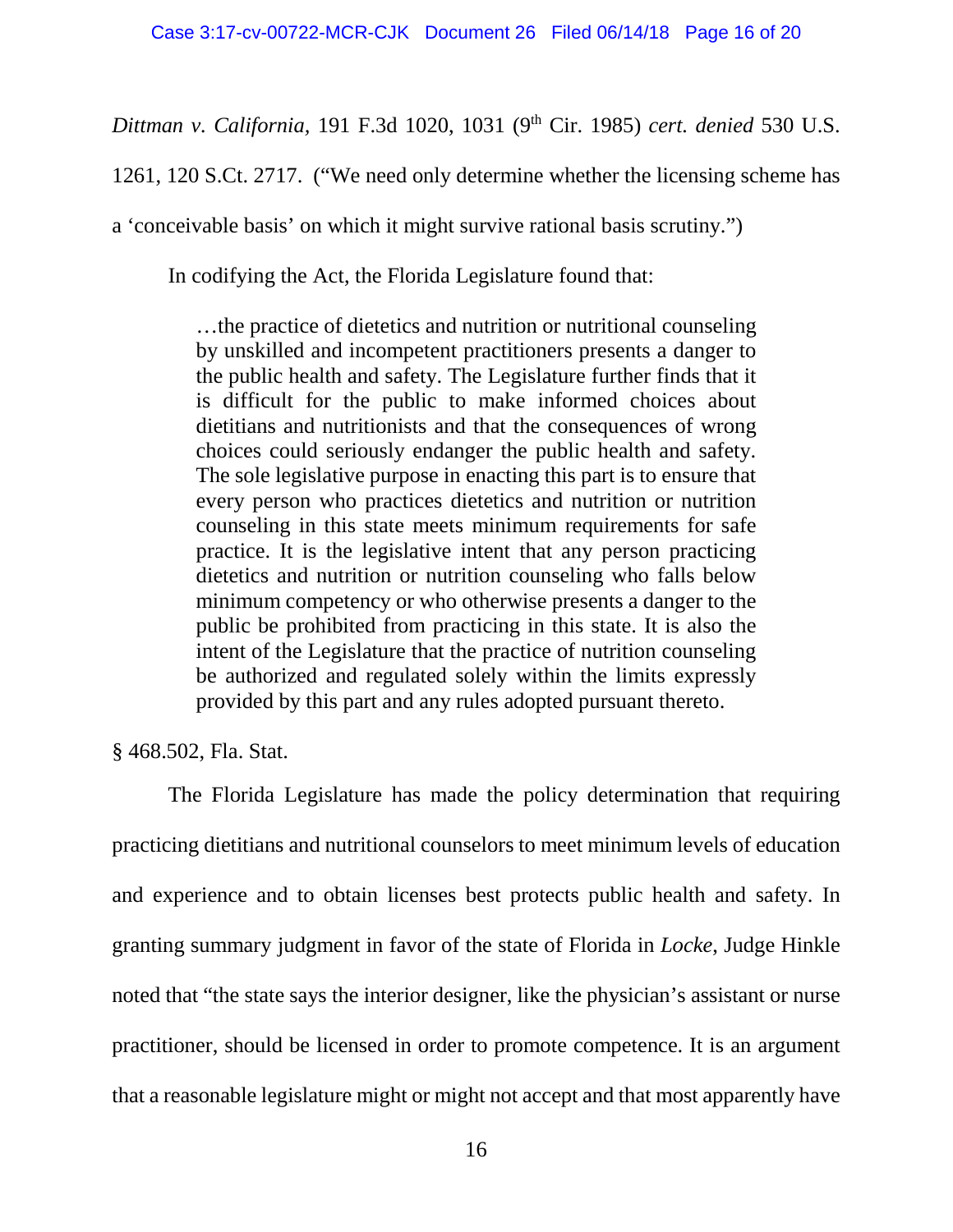rejected. Still, accepting the argument is within the wide range of discretion that the Constitution affords a state legislature." *Locke*, 682 F.Supp.2d at 1283. In upholding Illinois's licensing regimen for medical practitioners, which excluded naprapaths, against a Fourteenth Amendment challenge, the Seventh Circuit found that:

> …the details of the educational requirement indicate that the General Assembly considered the amount of education necessary to guarantee adequately trained doctors. While [plaintiff] characterizes the additional education received by other types of doctors as "irrelevant," the General Assembly could have concluded that this level of education provides better training in theories of disease. *Dandridge v. Williams*, 397 U.S. 471, 485, 90 S.Ct. 1153, 1161, 25 L.Ed.2d 491 (1970). Logically, better training leads to better diagnosis and better treatment. While the naprapaths may have treated many people competently over the years, it is within the legislative prerogative to limit the practice of medicine to those who provide the safest service.

*Maguire,* 957 F.2d at 377.

Applying the rational basis standard elucidated in *Locke* and *McGuire,* the licensing requirements established by the Florida Legislature in the Act are rationally related to Florida's compelling state interest in protecting the public health and safety. While Plaintiff disagrees with the policy judgments made by the Legislature in this regard, this does not change the standard of review. "A state need not prove that its legislative judgments are correct; they need only have a rational basis." *Locke,* 682 F.2d at 1290. Further, Plaintiff cannot overcome the rational relation of the Act to the state's legitimate interests by arguing that the Legislature's motivation in enacting the Act may have been wrong or unwise. As Judge Hinkle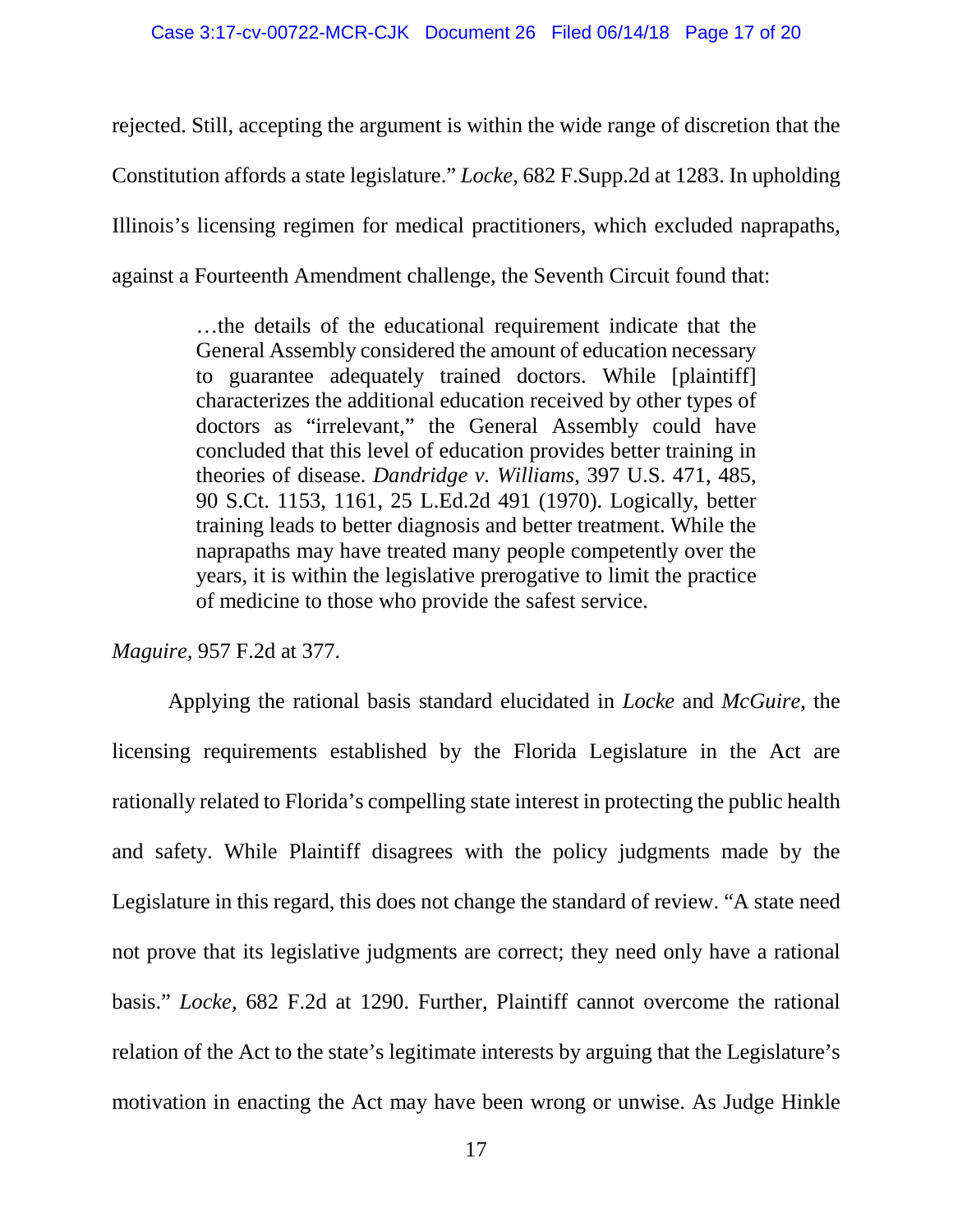further noted in *Locke,* "regardless of the legislature's actual motivation, it is sufficient to defeat the plaintiff's Due Process and Equal Protection claims that the statute has a rational basis, that is, one that a reasonable legislature could have accepted." *Id.*

Plaintiff bears the burden of proving to this Court that the Act lacks a rational basis to the Florida Legislature's stated purpose and intent. *Locke,* 634 F.3d at 1196; *Beach Commc'ns, Inc.,* 508 U.S. at 314-15, 113 S.Ct. at 2101-02. Plaintiff does not meet this burden, and instead ignores well-established rules of constitutional analysis in a failed attempt to transform the Act into a content-based restriction on speech subject to strict scrutiny. It is not. In any event, Plaintiff cannot not meet her burden of proof. The Act bears a rational basis to Florida's compelling state interest in regulating the occupation of dietetics and nutrition or nutrition counseling. Plaintiff's challenges to the Act under the due process and equal protection clauses of the Fourteenth Amendment must fail.

#### **CONCLUSION**

For the reasons set forth above, this Court should deny Plaintiff's Motion for Summary Judgment and grant Defendant's Motion for Summary Judgment.

Respectfully submitted this 14th day of June, 2018.

PAMELA JO BONDI ATTORNEY GENERAL

/s/ *Timothy L. Newhall*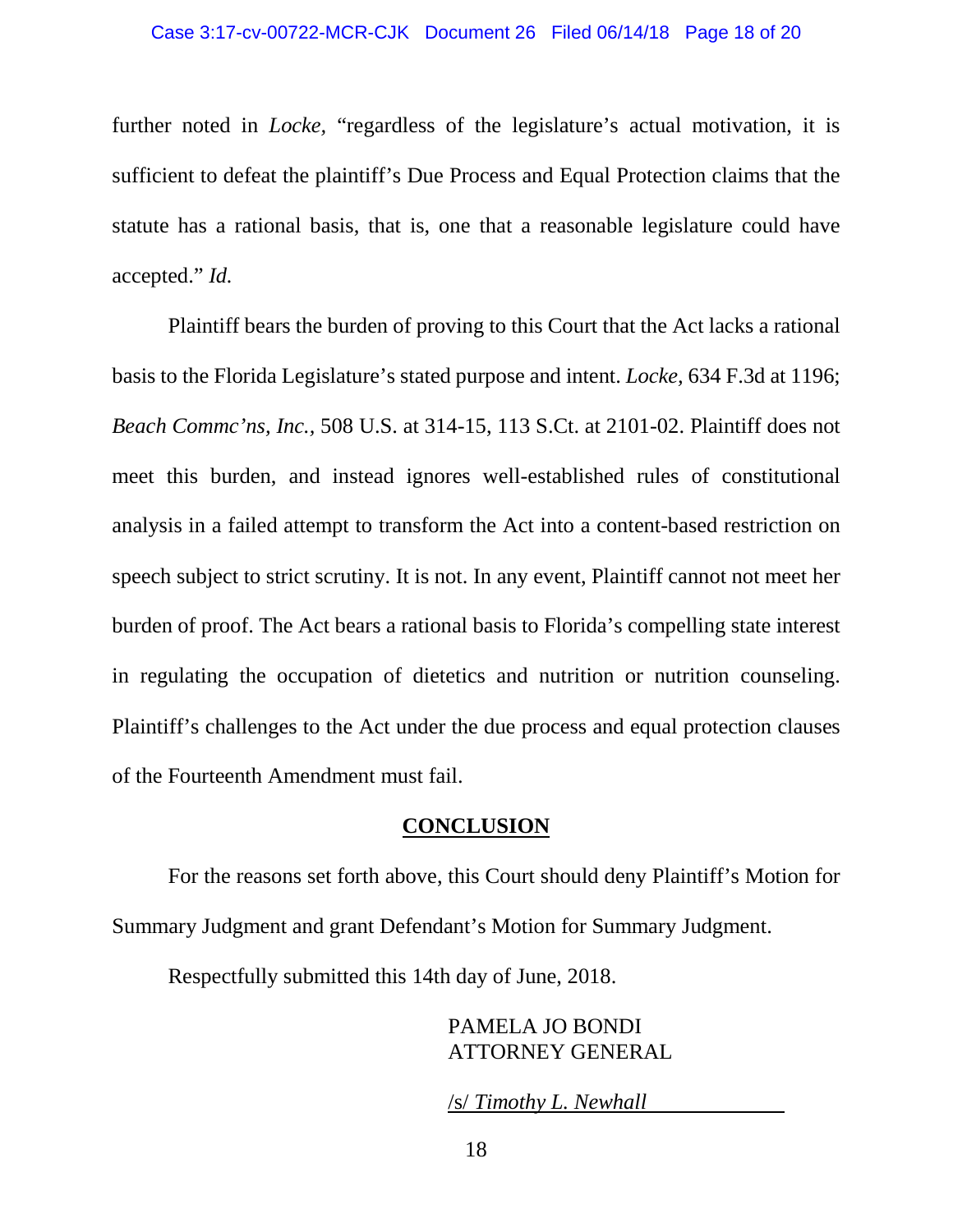Elizabeth Teegen, FBN 833274 Senior Assistant Attorney General Elizabeth.Teegen@myfloridalegal.com Timothy L. Newhall, FBN 391255 Senior Assistant Attorney General Timothy.Newhall@myfloridalegal.com The Capitol PL-1 Tallahassee, FL 32399-1050 Telephone: (850) 414-3300 ATTORNEY FOR DEFENDANT